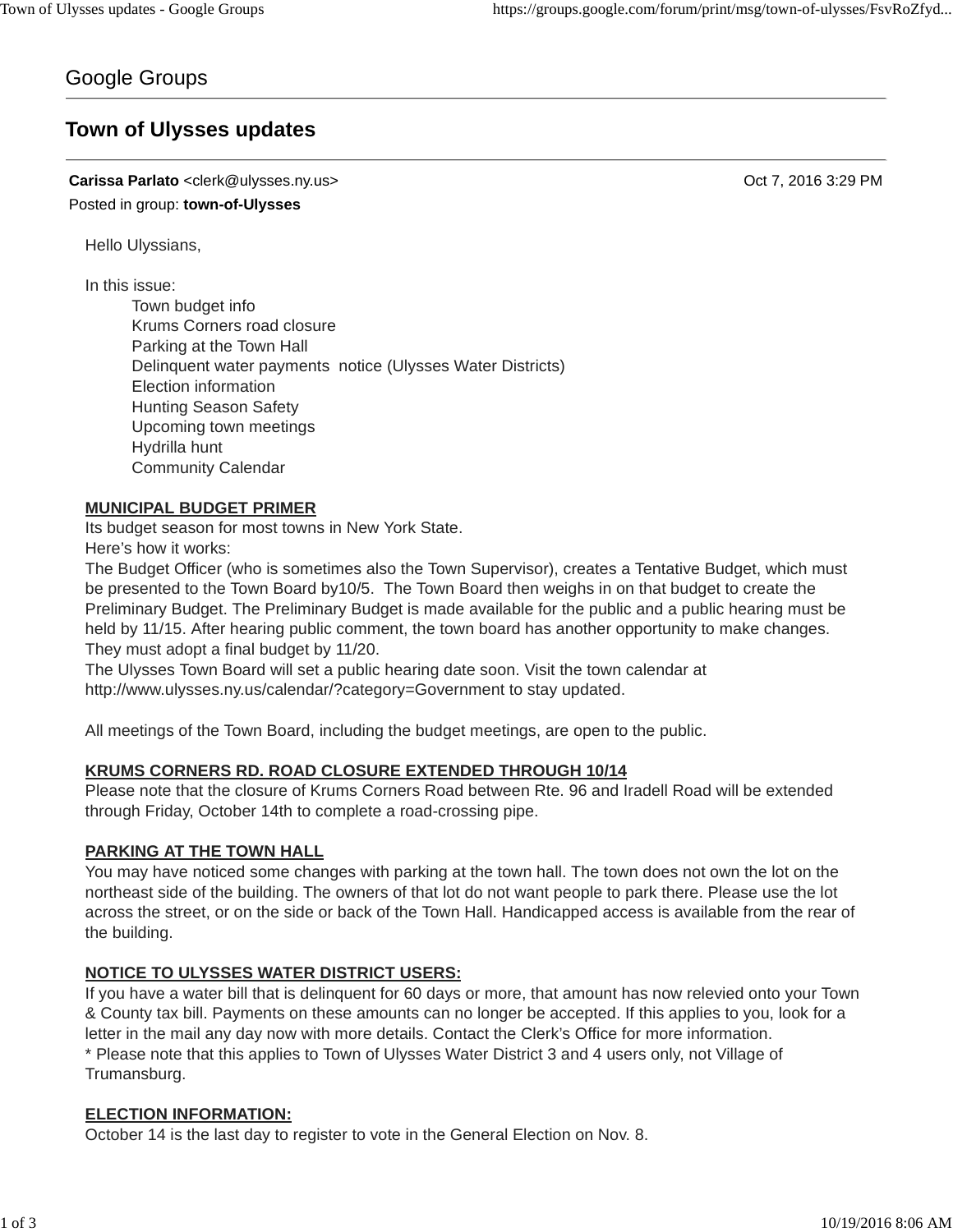Visit the Tompkins County Board of Elections for more information or to download a registration form at http://www.tompkinscountyny.gov/boe

## **What/who will be on the ballot for Ulysses on Nov. 8?**

We will be voting on a Highway Superintendent and Town Justice, as well as 2 propositions to decide whether the positions of Highway Superintendent and Town Clerk should remain elected positions or become appointed at the pleasure of the town board.

See Ulysses ballot choices here: http://www.ulysses.ny.us/pdf/2016-elections-chart--updated2.pdf

## **HUNTING SEASON SAFETY**

Visit the link below to learn some safety tips for both hunters and non-hunters during hunting season. http://www.recreation.gov/marketing.do?goto=acm/Explore\_And\_More/exploreArticles /Spotlight\_\_Safety\_During\_Hunting\_Season.htm

View a hunting season calendar here: http://www.ulysses.ny.us/pdf/2016-hunting-season-dates.pdf

**UPCOMING TOWN BOARD MEETINGS:** (All are open to the public and meet at the Town Hall) For agendas and other meeting information, click on the event on the calendar here: http://ulysses.ny.us /calendar/?category=Government

## **HYDRILLA HUNT -OCTOBER 12 & 20**

A new infestation of hydrilla was discovered along the east shore of Cayuga Lake on September 13.

Lakeside residents and communities are asked to help by collecting suspicious plant samples and bringing them to two collection stations on the east or west shore, on Wednesday October 12 or Thursday October 20, between 3:30 and 6:30 pm.

Collection Station Locations:

\* East shore, Aurora: Entrance to Long Point State Park, 2063 Lake Rd. Aurora, NY 13026.

\* West shore, Sheldrake: Boat launch loop at the end of Route 139/Sheldrake Point Road, Ovid NY.

For more information on how to collect a sample, how to identify hydrilla, etc., use any of the contact info below:

www.StopHydrilla.org Hilary Lambert at steward@cayugalake.org or 607-319-0475

Michele Wunderlich at mwunderlich@cayugacounty.us or 315-253-1107 Hilary Mosher at mosher@hws.edu or 315-781-4385 James Balyszak at stophydrilla@gmail.com or 607-254-1715

## **DON'T FORGET ABOUT OUR COMMUNITY CALENDAR!**

Check our community calendar often at http://www.ulysses.ny.us/calendar/ to stay up to date. You can also submit your own events.

-------------------------------------------------------------------------------------------------------------------------------

Forward this message to anyone else that you think would be interested. We'd love to connect with more residents. To send questions or comments, or be removed from this list, please e-mail clerk@ulysses.ny.us